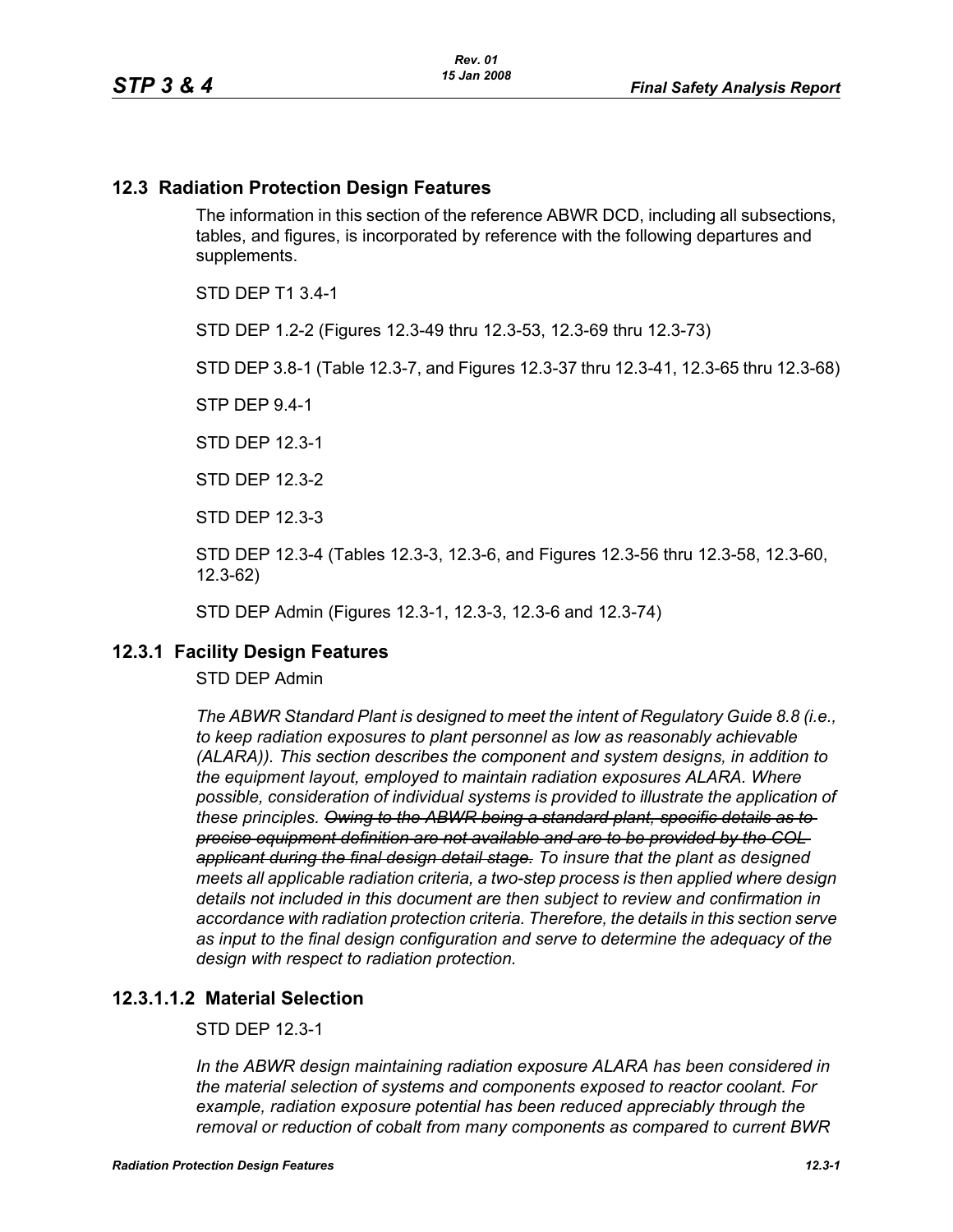fleet. Much of the cobalt is removed from contact with reactor coolant by eliminating *Stellite where practical and reducing cobalt in the core stainless steel components. The cost of using very low cobalt materials through out the plant is prohibitive with the cost of 0.02 wt percent cobalt stainless steel approximately 8 times that of 0.05 wt percent stainless steel. Therefore, the* The *ABWR design has taken a graded approach* to using various grades of low cobalt stainless steel, *by using the most expensive though lowest cobalt bearing materials in the most radiologically significant areas with increasing cobalt content in less sensitive areas. The ABWR standards for cobalt are: 0.02 wt percent for those items in the core; 0.03 wt percent for those items in the vessel internals; and 0.05 wt percent for all other components. Also, with the current materials, there are no proven substitutes for Stellite for many hard surface applications shuch as MSIV seats. Current efforts by the nuclear and metallurgical industry indicate that in the future, practical alternatives to Stellite maybe feasible and are being researched.*

*The COL applicant shall address material selection of systems and components exposed to reactor coolant to maintain radiation exposures ALARA. See Subsection 12.3.7.4 for COL license information requirements.* These cobalt contents are target values for reduced occupational exposure per ALARA principles and are not specifications.

The estimation of occupational exposure for the ABWR, was generated by reviewing current plant work records and practices at operating BWRs, and taking into account distinct plant features in the ABWR. An estimate of the average annual occupational exposure was made during the US Standard ABWR certification work. It is noted that the reduced cobalt loadings (i.e. target values) were not considered in the estimation. Therefore, based upon the methods used and assumptions made in evaluating occupational exposure, the materials procured with 0.05 wt percent maximum cobalt have no adverse effect on the estimated occupational exposure.

# **12.3.1.4.1 Reactor Water Cleanup (CUW) System**

STD DEP 12.3-2

*The CUW System is provided with chemical cleaning connections which can utilize the condensate system to flush piping and equipment prior to maintenance. The CUW filter/demineralizers can be remotely backflushed to remove spent resins and filter aid material. If additional decontamination is required, chemical addition connections are provided in the piping to clean piping as well as equipment prior to maintenance. The backwash tank employs an arrangement to agitate resins prior to discharge. The tank vent is fitted with a charcoal filter canister to reduce emission of radioiodines into the plant atmosphere. The HVAC System is designed to limit the spread of contaminants from these shielded cubicles by maintaining a negative pressure in the cubicles relative to the surrounding areas.*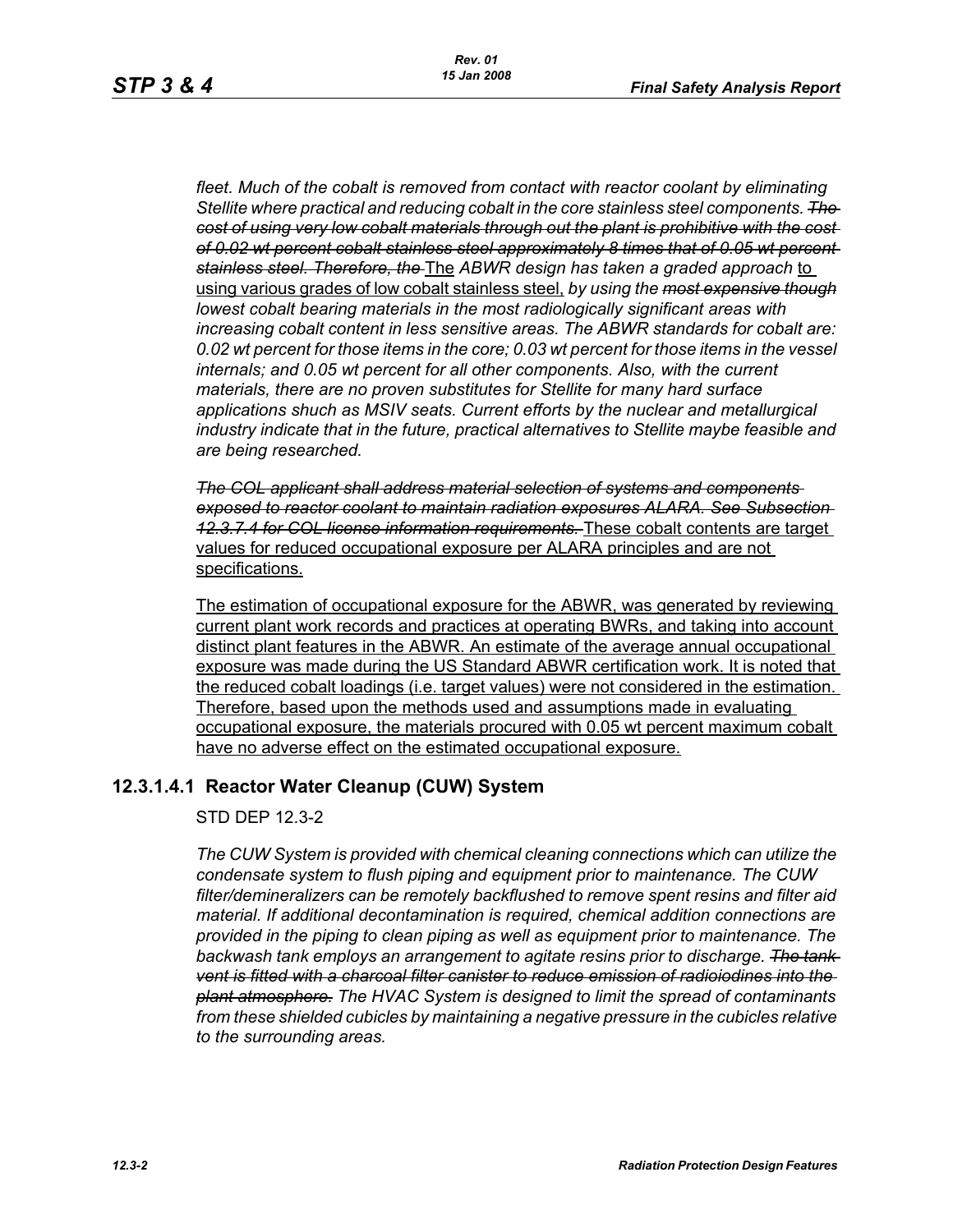# **12.3.1.4.4 Main Steam System**

STD DEP 12.3-3

*Penetrations through the steam tunnel walls are minimized to reduce the streaming*  paths made available by these penetrations. The blowout panels for the steam tunnel*are located in the relatively inaccessible upper section of the RHR heat exchanger shielded cubicles which are controlled access areas. Penetrations through the steam tunnel walls, when they are required, are located so as to exit in controlled access areas or in areas that are not aligned with the steamlines. A lead-loaded silicone foam*  or equivalent *is employed whenever possible for these penetrations to reduce the available streaming area presented.*

# **12.3.2.3 Plant Shielding Description**

STD DEP 12.3-3

*(6) The main steam tunnel extends from the primary containment boundary in the Reactor Building through the Control Building up to the turbine stop valves. The primary purpose of the steam tunnel is to shield the plant complex from N-16 gamma shine in the main steamlines. A minimum of 1.6 meters of concrete or its equivalent (other material or distance) is required on any ray pathway from the main steamlines to any point which may be inhabited during normal operations. The design of the steam tunnel is shown on Figures 1.2-14, 1.2-15, 1.2-20, 1.2-21, and 1.2-28. The tunnel is classified as Seismic Category I in the Reactor Building and in the Control Building and is designed to UBC Seismic Standards in the Turbine Building. The interface between the buildings provides for bayonet connection to permit differential building motion during seismic events and shielding in the areas between buildings. The exact details on the bayonet design are not shown on the referenced arrangement drawings but requires complete shielding in the building interface area. The tunnel also serves a secondary purpose as a relief and release pathway for high energy events in the Reactor Building. Any high energy event (line break) in the Reactor Building will, through a series of blow out panels, vent into the steam tunnel and from the steam tunnel through the tunnel vent shaft to the Turbine Building (Figure 1.2-28) for processing to the plant stack. See Subsection 6.2.3.3.1 for more complete description of this function.*

# **12.3.3.2.1 Control Room Ventilation**

### STD DEP Admin

*Outside air coming into the intakes is normally filtered by a particulate filter. If a high radiation level in the air is detected by the Airborne* Process *Radiation Monitoring System, flow is automatically diverted to another filter train (an outdoor air cleanup unit) that has:*

*(1)* A *particular* particulate *filter*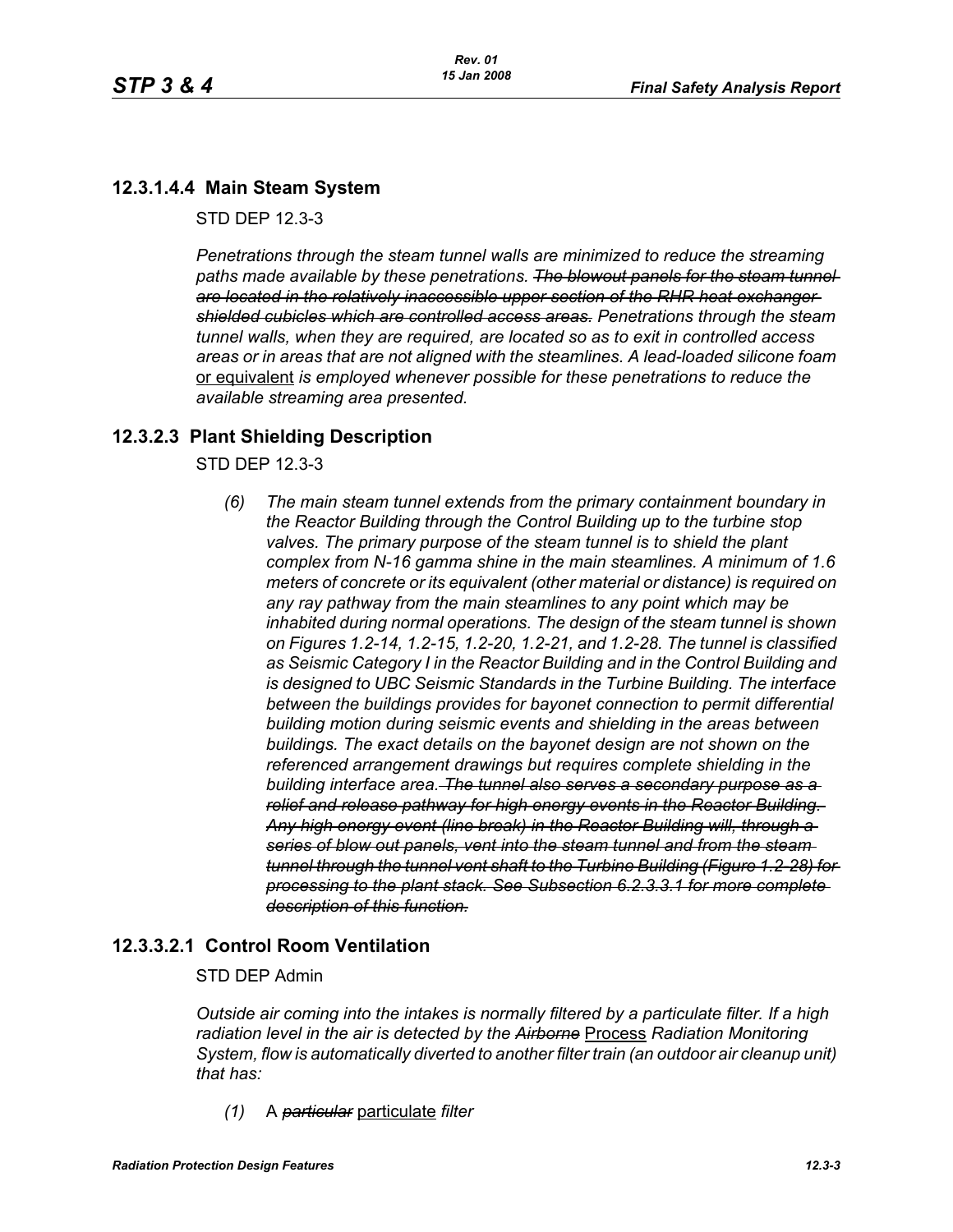- *(2) A HEPA filter*
- *(3) A charcoal filter*
- *(4) Another HEPA filter*

*The outdoor cleanup units are located in individual, closed rooms that help prevent the spread of any radiation during maintenance. Adequate space is provided for maintenance activities. The particulate and HEPA filters can be bagged when being removed from the unit. Before removing the charcoal, any radioactivity is allowed to decay to minimal levels, and is then removed through a connection in the bottom of the filter by a pneumatic transfer system. Air used in the transfer system goes through a HEPA filter before being exhausted, or equivalent. Face masks can be worn during maintenance activities, if desired.*

## **12.3.3.2.4 Radwaste Building**

Subsection 12.3.3.2.4 has been replaced in its entirety with the following standard departure.

STP DEP 9.4-1

The Radwaste Building HVAC is described in detail in subsection 9.4.6.

The radwaste building ventilation systems are engineered and designed to provide the proper environmental conditions within all areas of the radwaste building during normal plant operation. The radwaste building ventilation systems include:

- Radwaste building process area HVAC system.
- $\blacksquare$  Radwaste control room HVAC system.
- $\blacksquare$  Non-Class IE electrical, and HVAC equipment rooms ventilation system.

From a radiological perspective the system is designed to:

- Provide an environment with controlled temperature and airflow patterns to ensure the comfort and safety of plant personnel and to allow for the continuous operation of the equipment and components.
- Maintain positive pressure within the radwaste control room, electrical room and other areas not containing radioactive materials.
- Limit exfiltration from the radwaste areas with potential airborne radioactive contaminants by maintaining sub atmospheric pressure during the normal plant operation.
- Maintain airflow from areas of low potential radioactivity to areas of progressively higher potential radioactivity.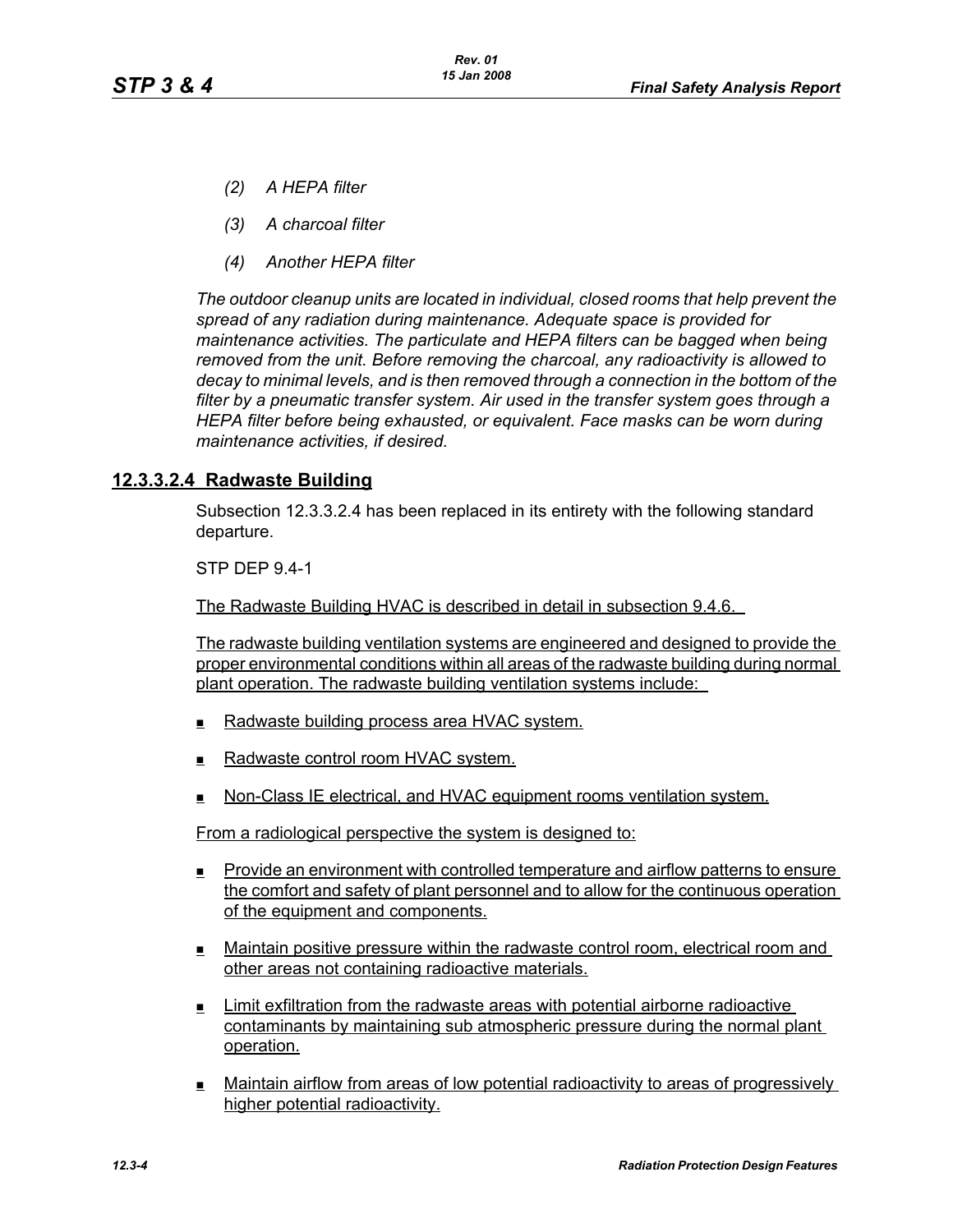- **EXECUTE:** Limit airborne fission product release to the atmosphere from the ventilation system exhaust during normal plant operation.
- $\blacksquare$  Limit concentration of airborne radioactivity to levels below the values specified in Appendix B to 10CFR20.

Exhaust air from the Radwaste Building is routed to and exhausted through the plant stack. Upon radiation detection in the main exhaust duct, the exhaust air is automatically routed to the air filtration equipment to be filtered through a prefilter and a HEPA filter before being released through the plant stack. A high level of radioactivity detected by a radiation monitor downstream of the HEPA filter also activates an alarm in the radwaste and the main control rooms.

# **12.3.4.1 ARM System Description**

## STD DEP T1 3.4-1

*The Area Radiation Monitoring (ARM) System consists of gamma sensitive detectors, digital area radiation monitors, local auxiliary units with indicators and local audible warning alarms, and recording devices. The detector signals are digitized and optically multiplexed for transmission* transmitted *to the radiation monitors in the main control room. Each ARM radiation channel has two independently adjustable trip alarm circuits, one is set to trip on high radiation and the other is set to trip on downscale indication (loss of sensor input). Also, each ARM monitor is equipped with self-test feature that monitors for gross failures and will activate an alarm on loss of power or when a failure is detected. Auxiliary units with local alarms are provided in selected local areas for radiation indication and for activating the local audible alarms on abnormal levels. Each area radiation channel is powered from the non-Class 1E vital 120 VAC source, which is continuously available during loss of offsite power. The recording devices are powered from the 120 VAC instrument bus.*

# **12.3.7 COL License Information**

### **12.3.7.1 Airborne Radionuclide Concentration Calculation**

The following site specific supplement addresses COL License Information Item 12.6.

Calculations of the expected airborne radionuclide concentrations are performed, as part of the plant inspections, tests, analyses and acceptance criteria (ITAAC Tier 1 Table 3.2b), to verify the adequacy of the ventilation system prior to fuel load.

### **12.3.7.2 Operational Considerations**

The following site specific supplement addresses COL License Information Item 12.7.

Alarm setpoints are established based on design background radiation levels, which are then, confirmed during the Startup Test Program. The Preoperational Test Program will check for proper calibration of the detectors, and then check the proper functioning of alarms (local and remote, audible and visual) and protective features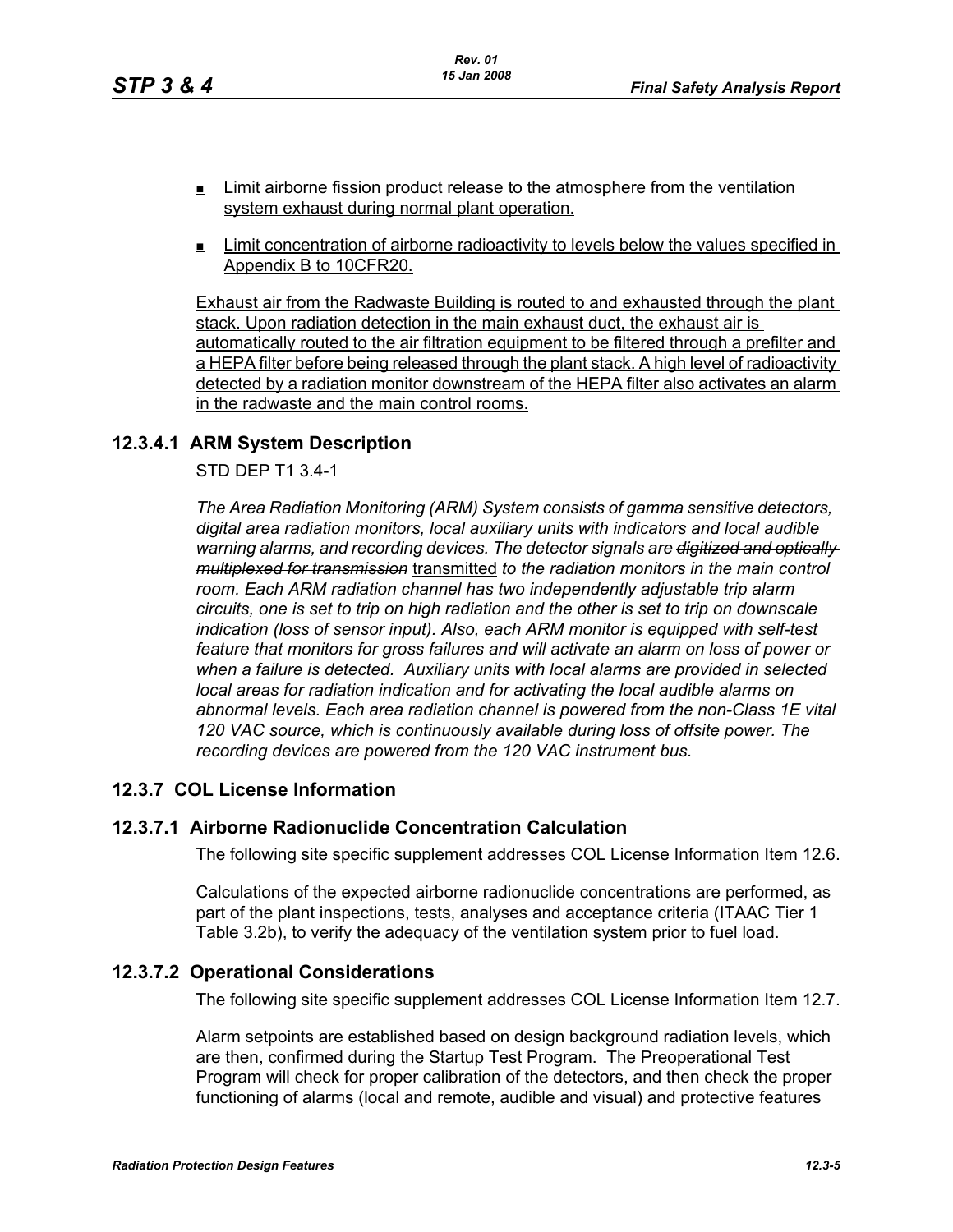including alarm setpoints. The Preoperational Test Program will also check for proper response to various loss of power conditions.

Airborne radiation monitoring operational considerations, such as procedures for operation and calibration of monitors and placement of portable monitors, are established in accordance with the Operational Radiation Protection Program described in Section 12.5S.

## **12.3.7.3 Requirements of 10CFR70.24**

The following site specific supplement addresses COL License Information Item 12.8.

The information demonstrating that the plant meets the criticality accident monitoring requirements of 10CFR70.24 will be provided as an amendment to the FSAR in accordance with 10 CFR 50.71(e), or an exemption from this 10 CFR 70.24 requirement will be requested, at least six months prior to fuel load (COM 12.3-1).

## **12.3.7.4 Material Selection**

The following site specific supplement addresses the unnumbered COL License Information Item contained in this section of the reference ABWR DCD.

STPNOC continues to monitor industry state-of-the-art developments in material selection options for maintaining exposure ALARA, including Stellite reduction efforts. A graded approach to using the various levels of cobalt in the primary systems has been undertaken as discussed in Subsection 12.3.1.1.2.

### **12.3.8 Radiation Exposure to Construction Workers During Plant Construction**

The following site specific supplement provides information to address RG 1.206, CIII Subsection 12.3.5, dealing with dose to construction workers for multi-unit sites.

Regulatory Guide 1.206, Section C.III.12.3.5, states in part, for multi unit sites, the COL applicant will provide estimated annual dose to construction workers in a new construction area, as a result of radiation from on-site radiation sources from the existing operating plant(s).

During the construction of STP 3 & 4, workers will be exposed to several potential sources of radiation. This section identifies the potential sources of radiation and estimates the doses that workers would receive during the construction of STP 3 & 4 due to the operation of STP 1 & 2. In addition, with STP 3 scheduled to be operational one year earlier than STP 4, STP 3 will be a source of radiation for STP 4 construction workers during that year. Thus, the dose contribution from STP 3 sources of radiation is also evaluated.

Three types of sources are considered: direct radiation, gaseous effluents, and liquid effluents. The maximum annual doses from all three pathways during any year of the construction of STP 3 & 4 occur during the year that STP 3 is operational and STP 4 is under construction. A comparison of these calculated doses for this time period shows that the limits in 10 CFR 20.1301 and 40 CFR 190.10 for members of the public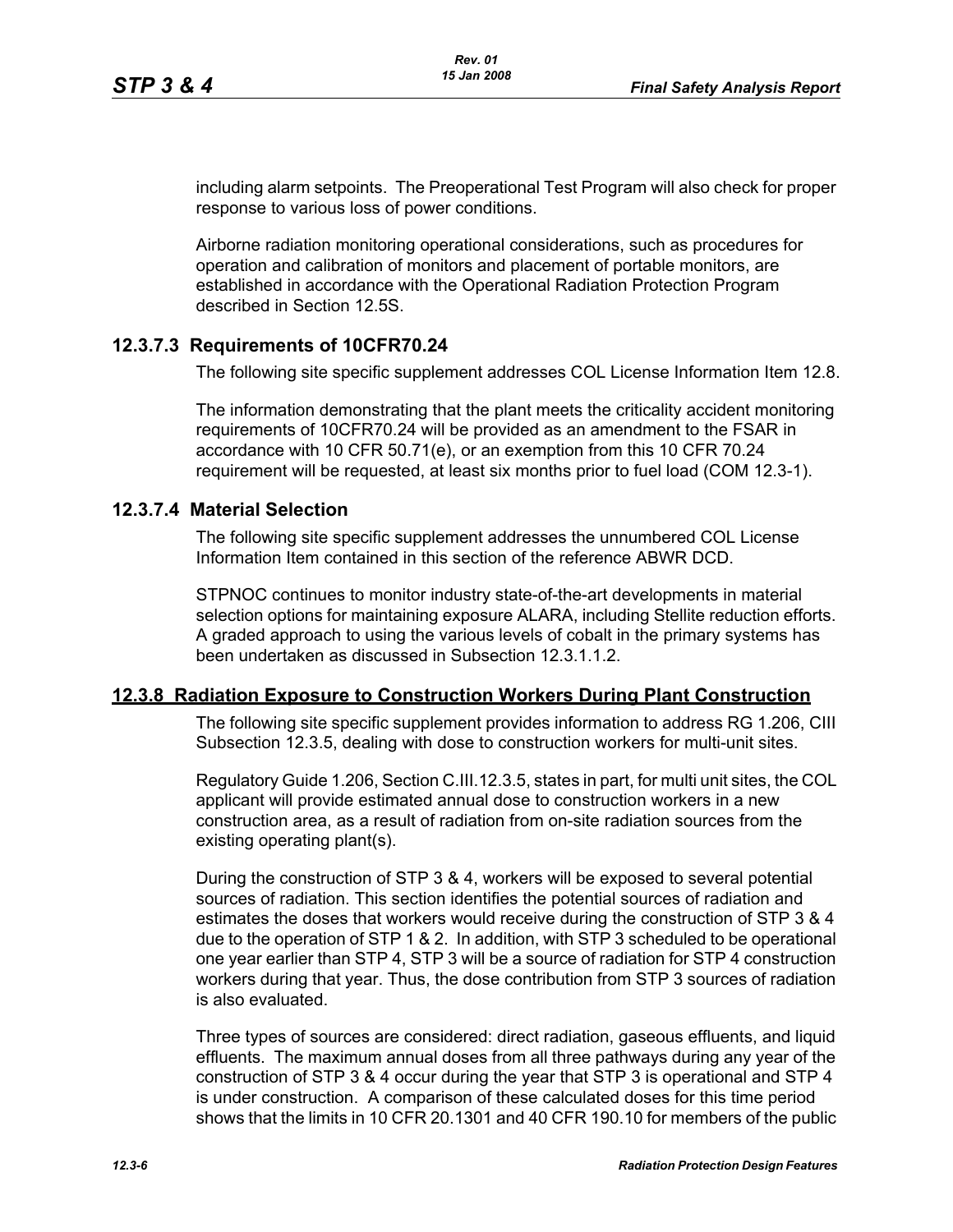are satisfied. For 10 CFR 20.1301 the calculated annual dose is 18 mrem TEDE and the limit is 100 mrem TEDE; the unrestricted area calculated dose rate is 0.0088 mrem/hr and the limit is 2 mrem/hr. For 40 CFR 190.10 the calculated annual doses for whole body, thyroid and other organ are all 18 mrem and the limits are whole body (25 mrem), thyroid (75 mrem) and other organ (25 mrem).

|                                                                                                                 | Worker Annual Dose (mrem) |                        |  |
|-----------------------------------------------------------------------------------------------------------------|---------------------------|------------------------|--|
|                                                                                                                 | <b>From Unit 3</b>        | From Units 1, 2<br>& 3 |  |
| Whole body dose from liquid<br>effluents                                                                        | 0.00026                   | 0.032                  |  |
| Organ dose from liquid<br>effluentst                                                                            | 0.00043                   | 0.032                  |  |
| Whole body dose from<br>gaseous effluents                                                                       | 6.6                       | 8.3                    |  |
| Skin dose from gaseous<br>effluents                                                                             | 16                        | 17                     |  |
| Organ dose from radioactive<br>jodine and radioactive material<br>in particulate form from<br>gaseous effluents | $12 \overline{ }$         | 18                     |  |

#### **Annual Doses for Individuals Working on Unit 4**

These calculated doses assume a full power equilibrium core with power history for the entire year. It is not expected that Unit 3 will be at 100% power during the full year that STP 4 is still under construction. During this period, STP 3 will be undergoing startup testing. Full power operation is likely to occur only for about 25% of this first year, resulting in decreased annual doses from those presented in the table.

The STP 3 & 4 site will be continually monitored during the construction period and appropriate actions taken to ensure that doses to the construction workers remain ALARA. In addition, the Operational Radiation Protection Program described in Section 12.5S will be in place while Unit 3 is operating with Unit 4 still under construction. Thus, there will be ample oversight to ensure that doses to construction workers remain ALARA during the construction period.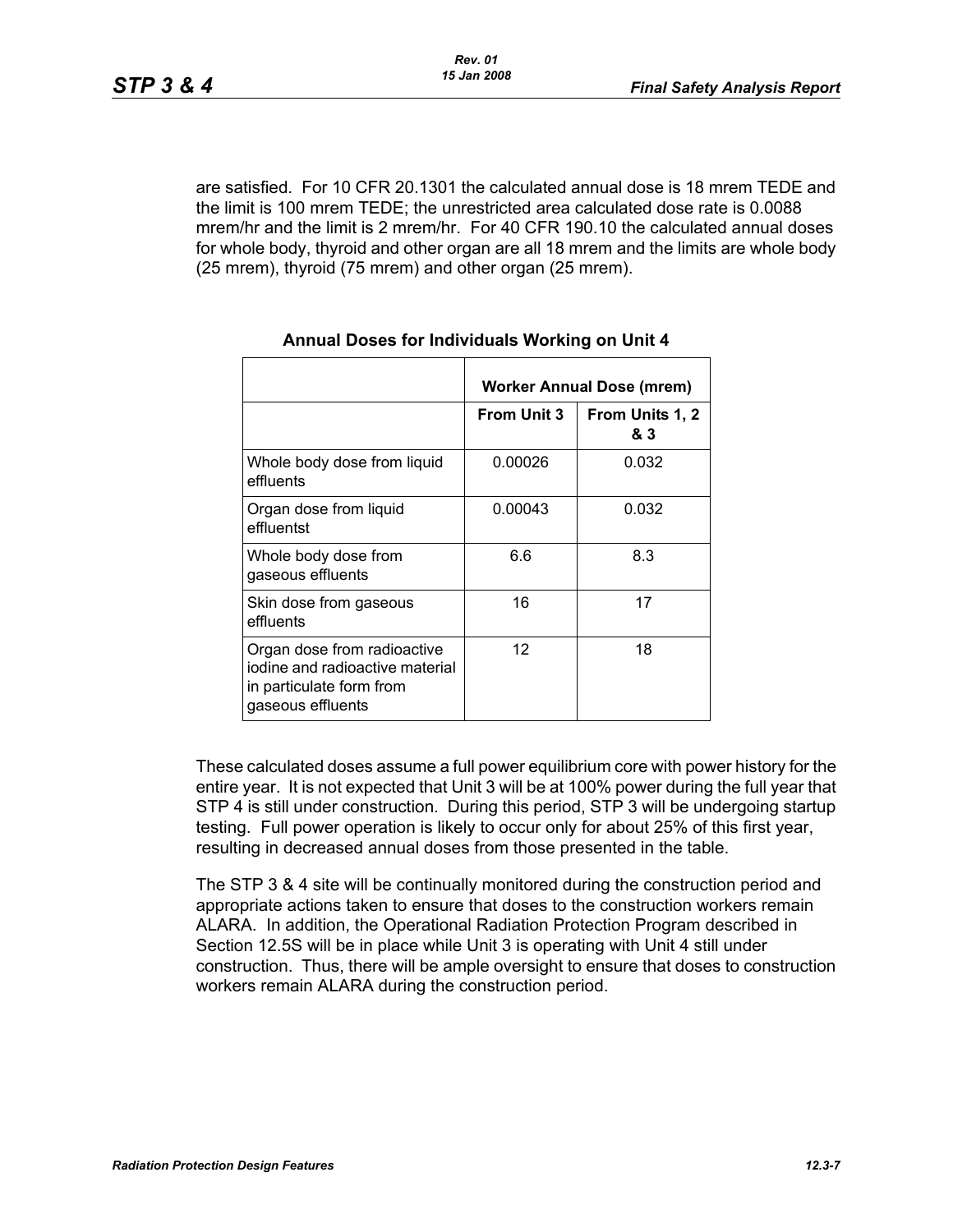## **12.3.9 References**

STD DEP Admin

- 12.3-1 N. M. Schaeffer, "Reactor Shielding for Nuclear Engineers", TID-25951, U.S. Atomic Energy Commission (1973).
- 12.3-2 J. H. Hubbell, "Photon Cross Sections, Attenuation Coefficients, and Energy Absorption Coefficients from 10 KeV to 100 GeV", NSRDS-NBS 29, U.S. Department of Commerce, August 1969.
- 12.3-3 "Radiological Health Handbook", U.S. Department of Health, Education, and Welfare, Revised Edition, January 1970.
- 12.3-4 "Reactor Handbook", Volume III, Part B, E.P. Blizzard, U.S. Atomic Energy Commission (1962).
- 12.3-5 Lederer, Hollander, and Perlman, "Table of Isotopes", Sixth Edition (1968).
- 12.3-6 M.A. Capo, "Polynomial Approximation of Gamma Ray Buildup Factors for a Point Isotropic Source", APEX-510, November 1958.
- 12.3-7 Reactor Physics Constants, Second Edition, ANL-5800, U.S. Atomic Energy Commission, July 1963.
- 12.3-8 ENDF/B-III and ENDF/B-IV Cross Section Libraries, Brookhaven National Laboratory.
- 12.3-9 PDS-31 Cross Section Library, Oak Ridge National Laboratory.
- 12.3-10 DLC-7, ENDF/B Photo Interaction Library.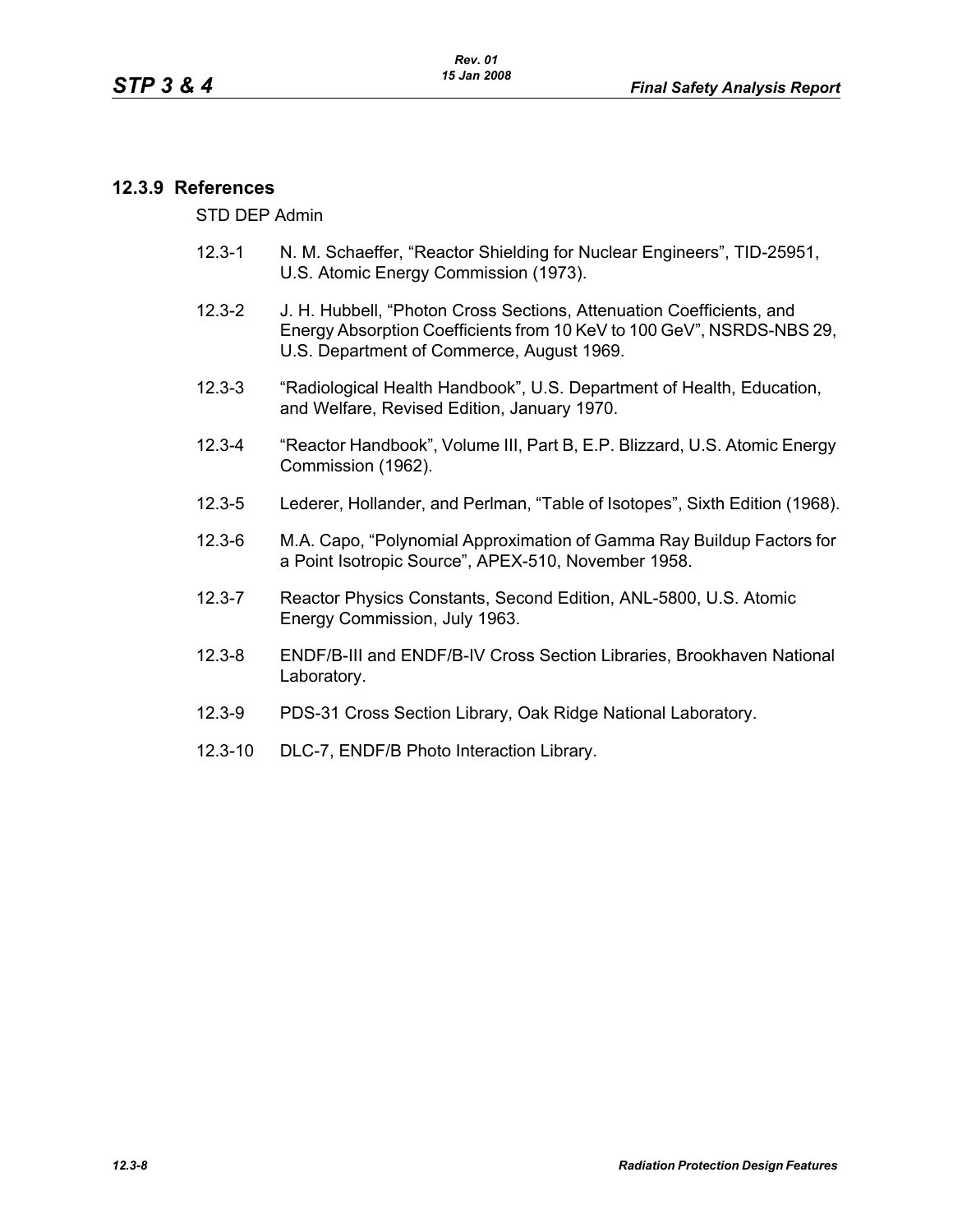| No.            | Location & Description             | Figure # | Sensitivity<br>Range | Local Alarms |
|----------------|------------------------------------|----------|----------------------|--------------|
| $\overline{2}$ | Reactor area (B)-4F                | 12.3-62  | LL                   | X            |
| $\overline{4}$ | Fuel storage pool area (B)-4F      | 12.3-62  | LL                   | X            |
| 5              | R/B 4F south area                  | 12.3-62  | н                    | X.           |
| $\overline{7}$ | R/B 3F NW area                     | 12.3-60  | H                    | X            |
| 9              | CUW control panel area-B3F         | 12.3-56  | н                    | X            |
| 14             | R/B 1F SE hatch area               | 12.3-59  | н                    | X            |
| 17             | R/B B1F SE hatch area              | 12.3-58  | H                    | X            |
| 26             | R/B B3F SW area-RHR "C" equip area | 12.3-56  | н                    | X            |
| 27             | R/B Operating Deck C               | 12.3-62  | Н                    | X            |
| 28             | R/B Corridor D                     | 12.3-57  | M                    | X            |
| 29             | R/B Cask Pil                       | 12.3-60  | M                    | X            |
| 30             | R/B Sampling Room                  | 12.3-58  | M                    | X            |

|  | Table 12.3-3 Area Radiation Monitors Reactor Building |  |  |  |
|--|-------------------------------------------------------|--|--|--|
|--|-------------------------------------------------------|--|--|--|

**Table 12.3-6 Area Radiation Monitors Radwaste Building**

| No.            | Location and Description                              | Figure #    | Sensitivity<br>Range | Local Alarms |
|----------------|-------------------------------------------------------|-------------|----------------------|--------------|
| 1              | Electrical Equipment Room El 5300                     | $12.3 - 66$ | н                    | X            |
| $\overline{2}$ | Control Room El 12300                                 | $12.3 - 67$ | H                    | X            |
| 3              | High Activity Spent Resin Tank Room Tank A El<br>5300 | $12.3 - 66$ | H                    | X            |
| $\overline{4}$ | High Activity Spent Resin Tank Room Tank B EI<br>5300 | $12.3 - 66$ | H                    | X            |
| 5              | Trailer Access Area El 12300                          | $12.3 - 67$ | H                    | X            |
| 6              | LRW Mobile Skid Area El 12300                         | $12.3 - 67$ | H                    | X            |
| 7              | DAW & Wet Solid Waste Accumulation Area EI<br>12300   | $12.3 - 67$ | н                    | X            |
| 8              | High Activity Waste Storage Area El 12300             | $12.3 - 67$ | H                    | $\times$     |
| 9              | Waste Sorting Area El 12300                           | $12.3 - 67$ | H                    | X            |
| 10             | Phase Separator Tank A El 5300                        | $12.3 - 66$ | H                    | X            |
| 11             | Phase Separator Tank B El 5300                        | $12.3 - 66$ | Н                    | X            |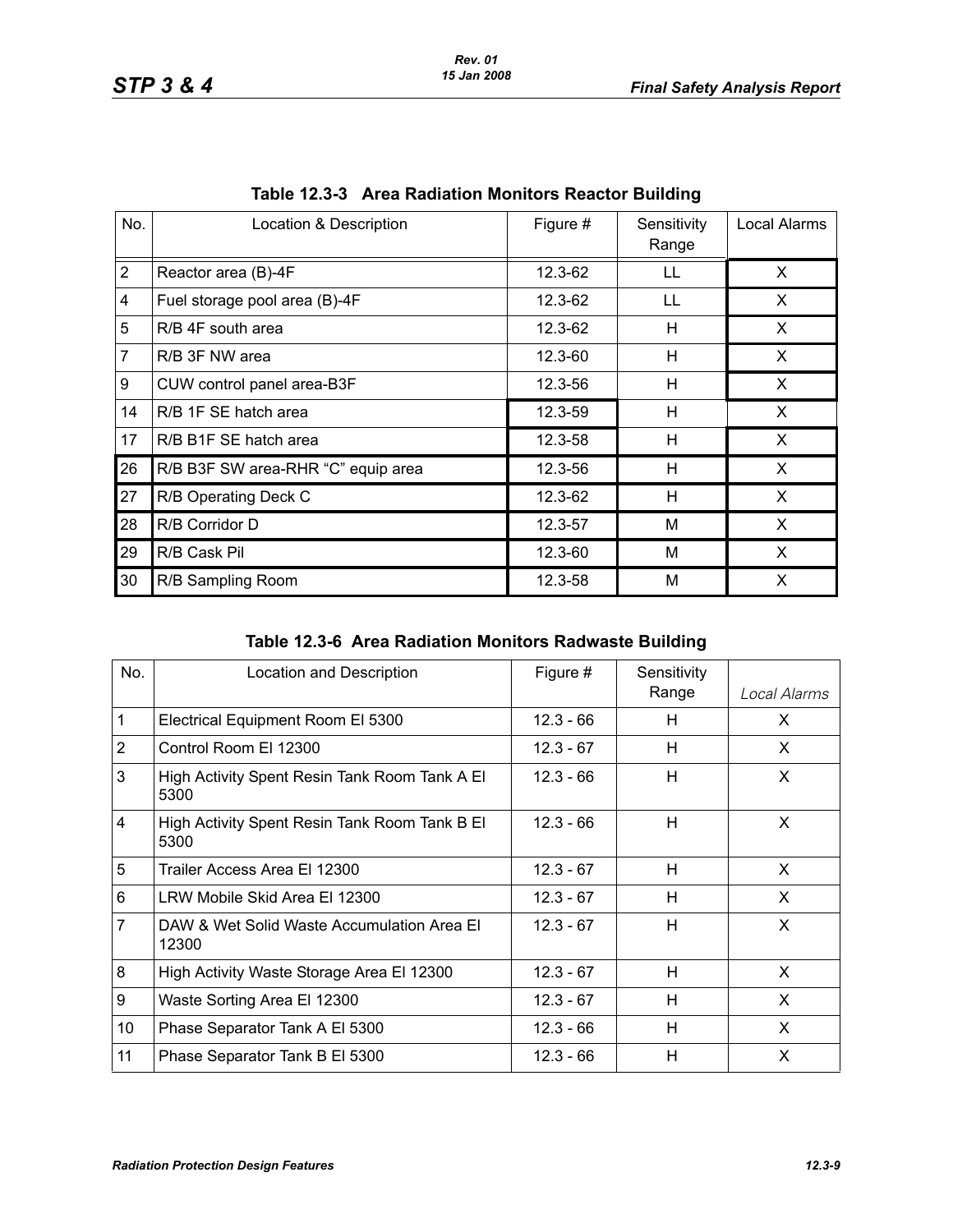| No. | Location & Description           | Figure #    | Sensitivity<br>Range | Local Alarms |
|-----|----------------------------------|-------------|----------------------|--------------|
|     | Condensate Pump Maintenance Area | $12.3 - 70$ | M                    | X            |
| 6   | Demineralizer Area               | $12.3 - 71$ | н                    | X            |
| 7   | SJAE A & Recombiner Area         | $12.3 - 71$ | н                    | X            |
| 8   | SJAE B & Recombiner Area         | $12.3 - 71$ | н                    | x            |
| 9   | HP Heaters & Drain Tank Area 1   | $12.3 - 71$ | н                    | X            |
| 10  | HP Heaters & Drain Tank Area 2   | $12.3 - 71$ | н                    | x            |
| 11  | MSR 1A & 1C Area                 | $12.3 - 72$ | н                    | X            |
| 12  | MSR 1B & 1D Area                 | $12.3 - 72$ | н                    |              |

|  | Table 12.3-7 Area Radiation Monitors Turbine Building |  |  |
|--|-------------------------------------------------------|--|--|
|  |                                                       |  |  |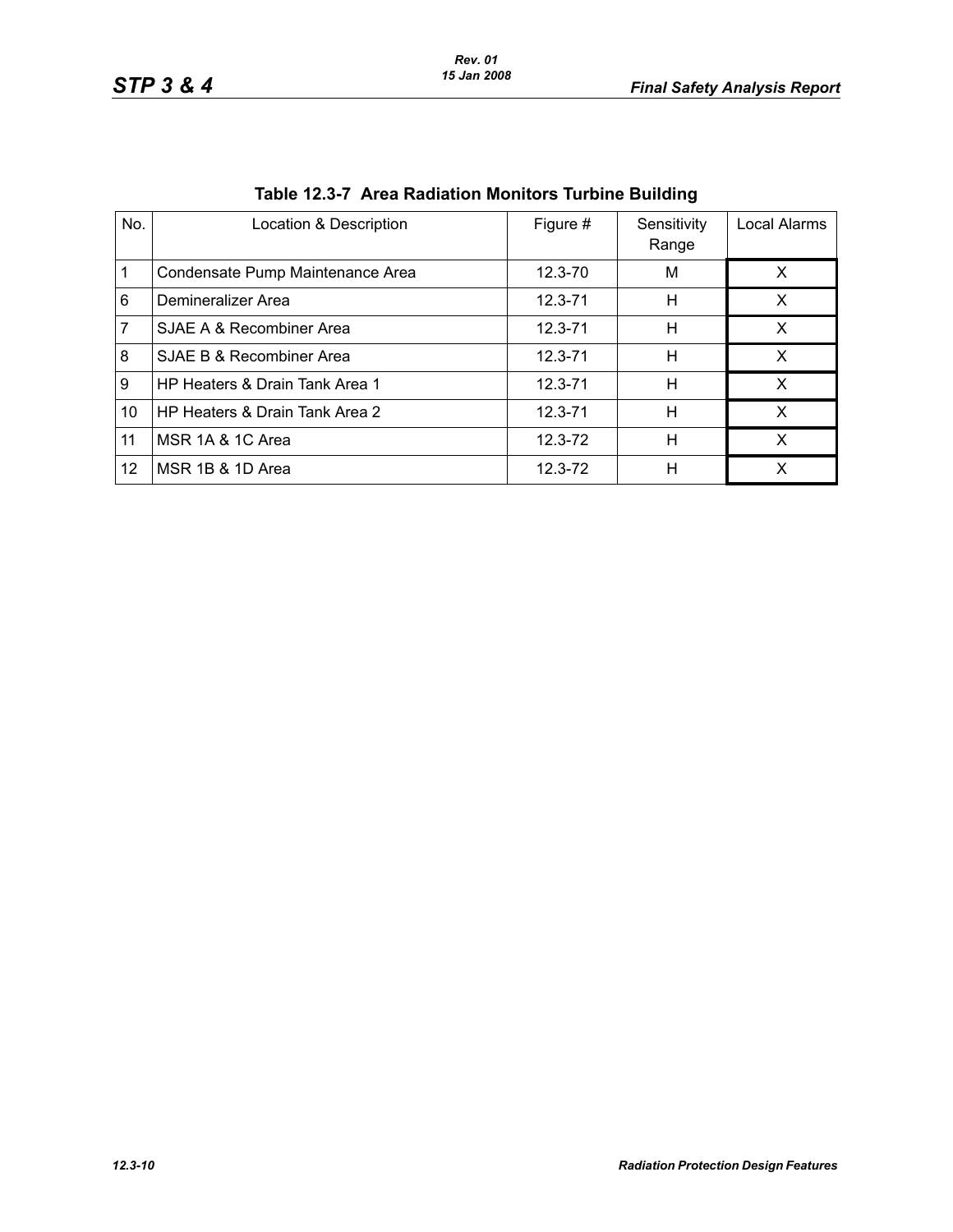The following figures are located in Chapter 21:

- Figure 12.3-1 Reactor Building Radiation Zone Map for Full Power and Shutdown Operation at Elevation – 8200 mm
- Figure 12.3-3 Reactor Building Radiation Zone Map for Full Power and Shutdown Operation at Elevation 4800/8500 mm
- Figure 12.3-6 Reactor Building Radiation Zone Map for Full Power and Shutdown Operation at Elevation 18100 mm
- Figure 12.3-37 Radwaste Building, Radiation Zone Map, Normal Operation at Elevation – 1700 mm
- Figure 12.3-38 Radwaste Building, Radiation Zone Map, Normal Operation at Elevation 5300 mm
- Figure 12.3-39 Radwaste Building, Radiation Zone Map, Normal Operation at Elevation 12300 mm
- Figure 12.3-40 Radwaste Building, Radiation Zone Map, Normal Operation at Elevation 18300 mm
- Figure 12.3-41 Radwaste Building, Radiation Zone Map, Normal Operation at Cross Section A-A
- Figure 12.3-49 Turbine Building, Radiation Zone Map, at Elevation 5300 mm
- Figure 12.3-50 Turbine Building, Radiation Zone Map, at Elevation 12300 mm
- Figure 12.3-51 Turbine Building, Radiation Zone Map, at Elevation 20300 mm
- Figure 12.3-52 Turbine Building, Radiation Zone Map, at Elevation 30300 mm
- Figure 12.3-53 Turbine Building, Radiation Zone Map, at Elevation Longitudinal Section A-A
- Figure 12.3-56 Reactor Building, Area Radiation Monitors, 8200 mm
- Figure 12.3-57 Reactor Building, Area Radiation Monitors, 1700 mm and 1500 mm
- Figure 12.3-58 Reactor Building, Area Radiation Monitors, 4800 mm
- Figure 12.3-60 Reactor Building, Area Radiation Monitors, 23500 mm
- Figure 12.3-62 Reactor Building, Area Radiation Monitors, 31700 mm
- Figure 12.3-65 Not used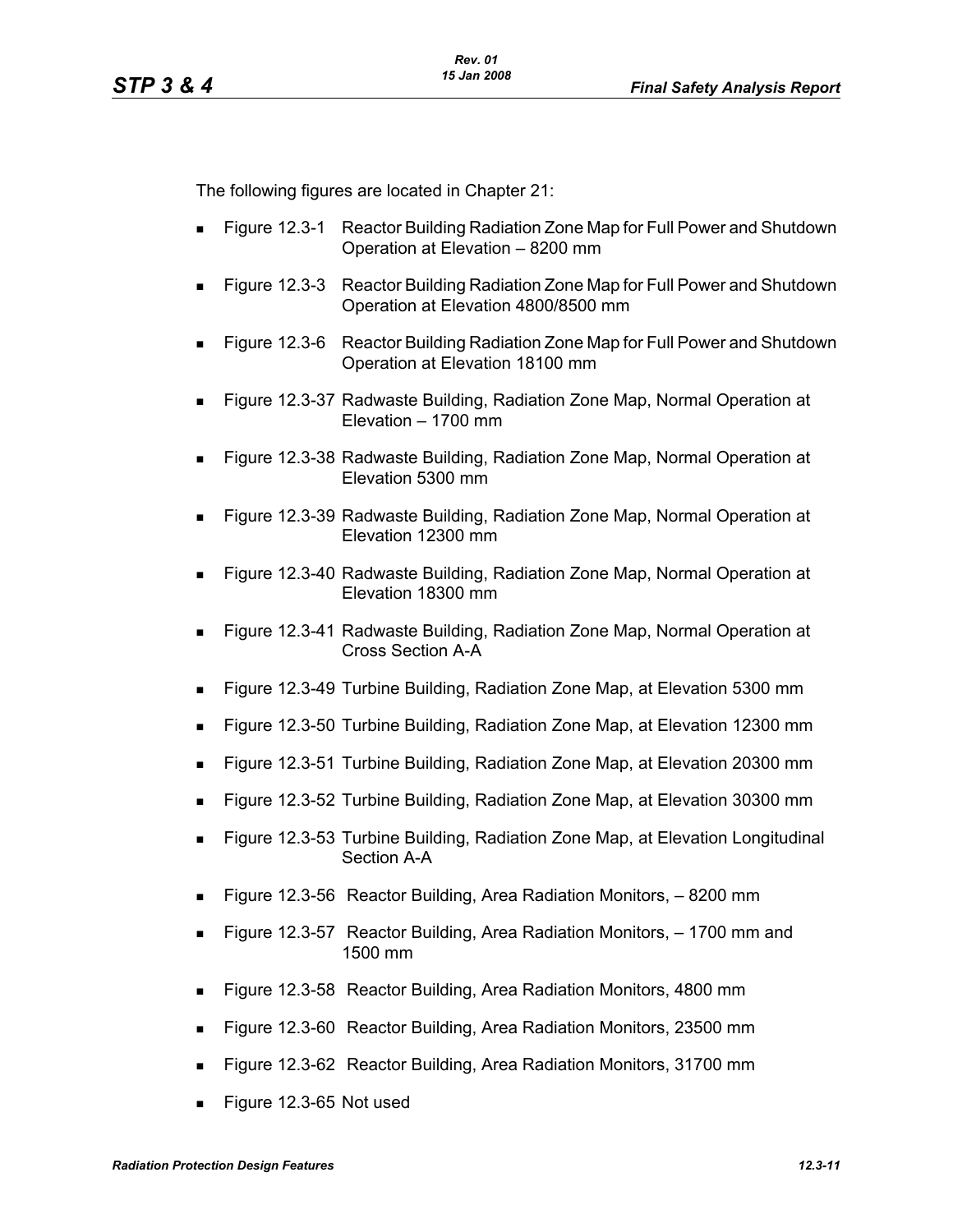The following figures are located in Chapter 21 (continued):

- Figure 12.3-66 Radwaste Building, Area Radiation Monitors, Elevation 5300 mm
- Figure 12.3-67 Radwaste Building, Area Radiation Monitors, Elevation 12300 mm
- Figure 12.3-68 Not used
- Figure 12.3-69 Turbine Building, Grade Level 1, Area Radiation Monitors, Elevation 5300 mm
- Figure 12.3-70 Turbine Building, Grade Level 2, Area Radiation Monitors, Elevation 12300 mm
- Figure 12.3-71 Turbine Building, Grade Level 3, Area Radiation Monitors, Elevation 20300 mm
- Figure 12.3-72 Turbine Building, Grade Level 4, Area Radiation Monitors, Elevation 30300 mm
- **Figure 12.3-73 Turbine Building, Area Radiation Monitors, Longitudinal** Section A-A